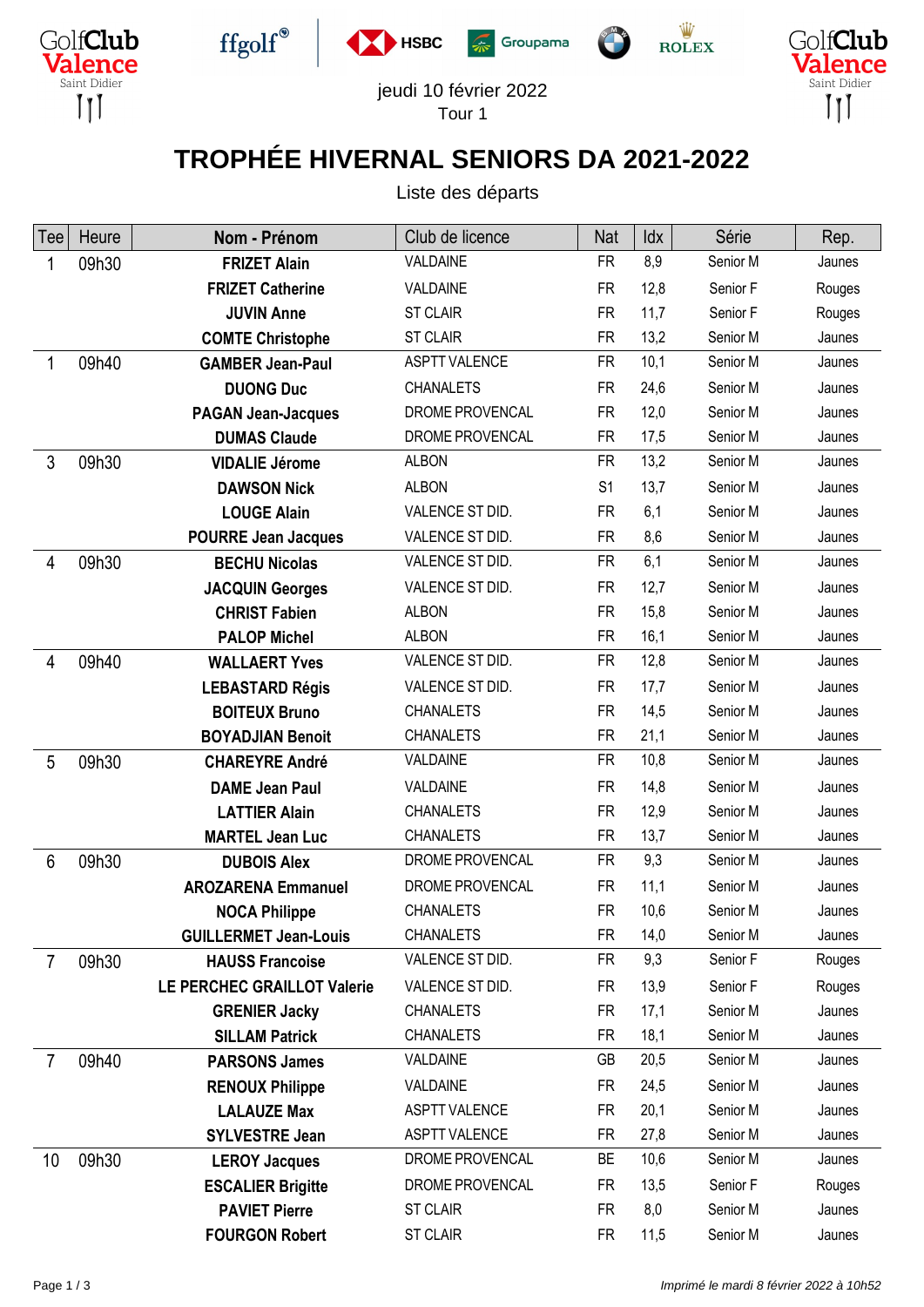











jeudi 10 février 2022 Tour 1

 $\sqrt{2}$ 

## **TROPHÉE HIVERNAL SENIORS DA 2021-2022**

Liste des départs

| Tee | Heure | Nom - Prénom                   | Club de licence      | Nat       | Idx  | Série    | Rep.   |
|-----|-------|--------------------------------|----------------------|-----------|------|----------|--------|
| 10  | 09h40 | <b>RASE Michel</b>             | <b>ALBON</b>         | <b>FR</b> | 12,9 | Senior M | Jaunes |
|     |       | <b>GROSS Zbigniew</b>          | <b>ALBON</b>         | <b>FR</b> | 15,2 | Senior M | Jaunes |
|     |       | <b>PEYROL Gerard</b>           | DROME PROVENCAL      | <b>FR</b> | 10,4 | Senior M | Jaunes |
|     |       | <b>LECRY Franck</b>            | DROME PROVENCAL      | <b>FR</b> | 13,9 | Senior M | Jaunes |
| 11  | 09h30 | <b>LEBRAT Franki</b>           | <b>CHANALETS</b>     | <b>FR</b> | 8,1  | Senior M | Jaunes |
|     |       | <b>MOUTTEAU Philippe</b>       | <b>CHANALETS</b>     | <b>FR</b> | 11,2 | Senior M | Jaunes |
|     |       | <b>FINAND Philippe</b>         | <b>ALBON</b>         | <b>FR</b> | 8,2  | Senior M | Jaunes |
|     |       | <b>BROCHIER Jean Marc</b>      | <b>ALBON</b>         | <b>FR</b> | 12,9 | Senior M | Jaunes |
| 12  | 09h30 | <b>COUSIN Alain</b>            | <b>CHANALETS</b>     | <b>FR</b> | 17,5 | Senior M | Jaunes |
|     |       | <b>SILLAM Hélène</b>           | <b>CHANALETS</b>     | <b>FR</b> | 18,2 | Senior F | Rouges |
|     |       | <b>NAVE Roland</b>             | <b>ALBON</b>         | <b>FR</b> | 19,2 | Senior M | Jaunes |
|     |       | <b>MENJARD André</b>           | <b>ALBON</b>         | <b>FR</b> | 19,4 | Senior M | Jaunes |
| 13  | 09h30 | <b>SPENCER Pascal</b>          | VALENCE ST DID.      | <b>FR</b> | 17,9 | Senior M | Jaunes |
|     |       | <b>DARDIGNAC Claude</b>        | VALENCE ST DID.      | <b>FR</b> | 23,3 | Senior M | Jaunes |
|     |       | <b>RONJAT Jean-Luc</b>         | <b>ST CLAIR</b>      | <b>FR</b> | 18,5 | Senior M | Jaunes |
|     |       | <b>MEYER Christian</b>         | <b>ST CLAIR</b>      | <b>FR</b> | 28,7 | Senior M | Jaunes |
| 13  | 09h40 | <b>LECLEF Dominique</b>        | VALDAINE             | <b>FR</b> | 18,7 | Senior M | Jaunes |
|     |       | <b>FERRARO Christian</b>       | VALDAINE             | <b>FR</b> | 32,6 | Senior M | Jaunes |
|     |       | <b>CAZORLA Jean Didier</b>     | DROME PROVENCAL      | <b>FR</b> | 19,8 | Senior M | Jaunes |
|     |       | <b>LACOTTE Bernard</b>         | DROME PROVENCAL      | <b>FR</b> | 20,9 | Senior M | Jaunes |
| 14  | 09h30 | <b>ZAPP-ANSELLIN Catherine</b> | <b>ASPTT VALENCE</b> | <b>FR</b> | 33,2 | Senior F | Rouges |
|     |       | <b>VERNHES Corine</b>          | <b>ASPTT VALENCE</b> | <b>FR</b> | 36,0 | Senior F | Rouges |
|     |       | <b>PAYANT Jean Michel</b>      | <b>ALBON</b>         | <b>FR</b> | 22,2 | Senior M | Jaunes |
|     |       | <b>PAVIS Marie José</b>        | <b>ALBON</b>         | <b>FR</b> | 31,8 | Senior F | Rouges |
| 14  | 09h40 | <b>PURICELLI Luigi</b>         | <b>ASPTT VALENCE</b> | <b>FR</b> | 23,5 | Senior M | Jaunes |
|     |       | <b>MABILLE Dominique</b>       | <b>ASPTT VALENCE</b> | <b>FR</b> | 26,3 | Senior M | Jaunes |
|     |       | <b>DIAZ Jean Michel</b>        | <b>ST CLAIR</b>      | <b>FR</b> | 18,2 | Senior M | Jaunes |
|     |       | <b>BURNAND Annick</b>          | <b>ST CLAIR</b>      | <b>FR</b> | 25,8 | Senior F | Rouges |
| 15  | 09h30 | <b>PALAZZO Agostino</b>        | <b>ASPTT VALENCE</b> | <b>FR</b> | 32,1 | Senior M | Jaunes |
|     |       | <b>VERGER Serge</b>            | <b>ASPTT VALENCE</b> | <b>FR</b> | 36,0 | Senior M | Jaunes |
|     |       | <b>MOULIN Daniel</b>           | DROME PROVENCAL      | <b>FR</b> | 17,3 | Senior M | Jaunes |
|     |       | <b>DANTEN Philippe</b>         | DROME PROVENCAL      | <b>FR</b> | 21,3 | Senior M | Jaunes |
| 16  | 09h30 | <b>NOTELET Philippe</b>        | <b>ASPTT VALENCE</b> | FR.       | 29,5 | Senior M | Jaunes |
|     |       | <b>DURAND Laurent</b>          | <b>ASPTT VALENCE</b> | <b>FR</b> | 36,0 | Senior M | Jaunes |
|     |       | <b>AGUERA Joseph</b>           | VALDAINE             | <b>FR</b> | 23,3 | Senior M | Jaunes |
|     |       | <b>GIRARD Jacques</b>          | VALDAINE             | <b>FR</b> | 23,3 | Senior M | Jaunes |
| 18  | 09h30 | <b>BOYADJIAN Renald</b>        | VALDAINE             | <b>FR</b> | 10,3 | Senior M | Jaunes |
|     |       | <b>FONTANILLE Jean-Marie</b>   | VALDAINE             | <b>FR</b> | 11,7 | Senior M | Jaunes |
|     |       | <b>BOGOSSIAN Edouard</b>       | VALENCE ST DID.      | <b>FR</b> | 14,2 | Senior M | Jaunes |
|     |       | <b>CHAVIN Pierre Stephane</b>  | VALENCE ST DID.      | <b>FR</b> | 14,8 | Senior M | Jaunes |